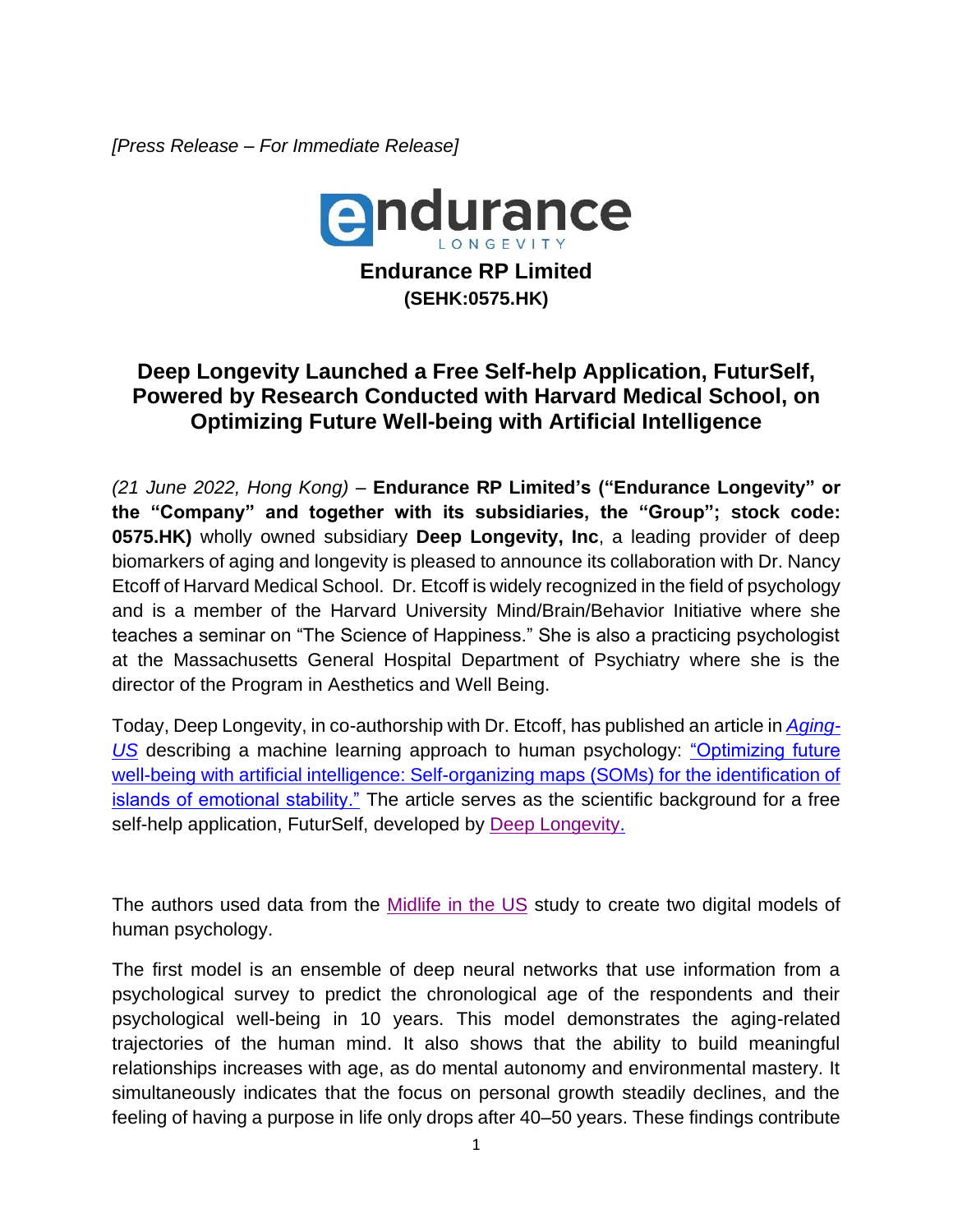to the discussion of socioemotional selectivity and hedonic adaptation in the context of adult personality development.

The second model is a self-organizing map developed as the backbone of a recommendation engine for mental health applications. This automated learning technique divides all respondents into clusters based on their risk of developing depression and identifies the shortest path toward a cluster of mental stability for any individual. Alex Zhavoronkov, the Chief Longevity Officer of Deep Longevity, elaborates, *"Existing mental health applications offer generic advice that applies to everyone yet fits no one. We have built a system that is scientifically sound and offers superior personalization."*

To demonstrate this system's potential, Deep Longeivty has developed **FuturSelf**, a free online application that lets users take the psychological test described in the original publication. At the end of the assessment, users receive a report with insights aimed at improving their long-term mental health and well-being and can enrol in a guidance program that provides them with a steady flow of AI-chosen recommendations. Data obtained on FuturSelf will be used to further develop Deep Longevity's digital approach to mental health with the aim of offering the application via a B2B SaaS model to insurance companies, large corporates and other employers to allow their employees to track their own mental health and wellbeing.

In recent years, given the worldwide pandemic and its impact on workplace changes (including an increased emphasis on remote work and the associated psychological effects), large employers have developed a keen awareness of the importance of employee's mental health. In order to address how mental health can be tracked to help employees better cope with job demands and maximize their productivity, Deep Longevity is focused on providing highly scalable and commercial solutions that can be applied cost effectively across all industries. Using Deep Longevity's digital approach to managing mental health, an invaluable feedback loop is created that can help employees thrive by increasing their motivation and productivity or allowing them to seek important emotional support when required. On a per-employee basis, the cost to employers to provide this essential human resource function can be minimal. Ongoing discussions with large insurance companies and other multinational corporations suggest that the commercial opportunity for Deep Longevity (through Futurself and other applications) is immense and geographically scalable across all markets world-wide.

A leading biogerontology expert, professor Vadim [Gladyshev](https://gladyshevlab.bwh.harvard.edu/) from Harvard Medical School, comments on the potential of [FuturSelf:](futurself.ai/) *"This study offers an interesting perspective on psychological age, future well-being, and risk of depression, and demonstrates a novel application of machine learning approaches to the issues of*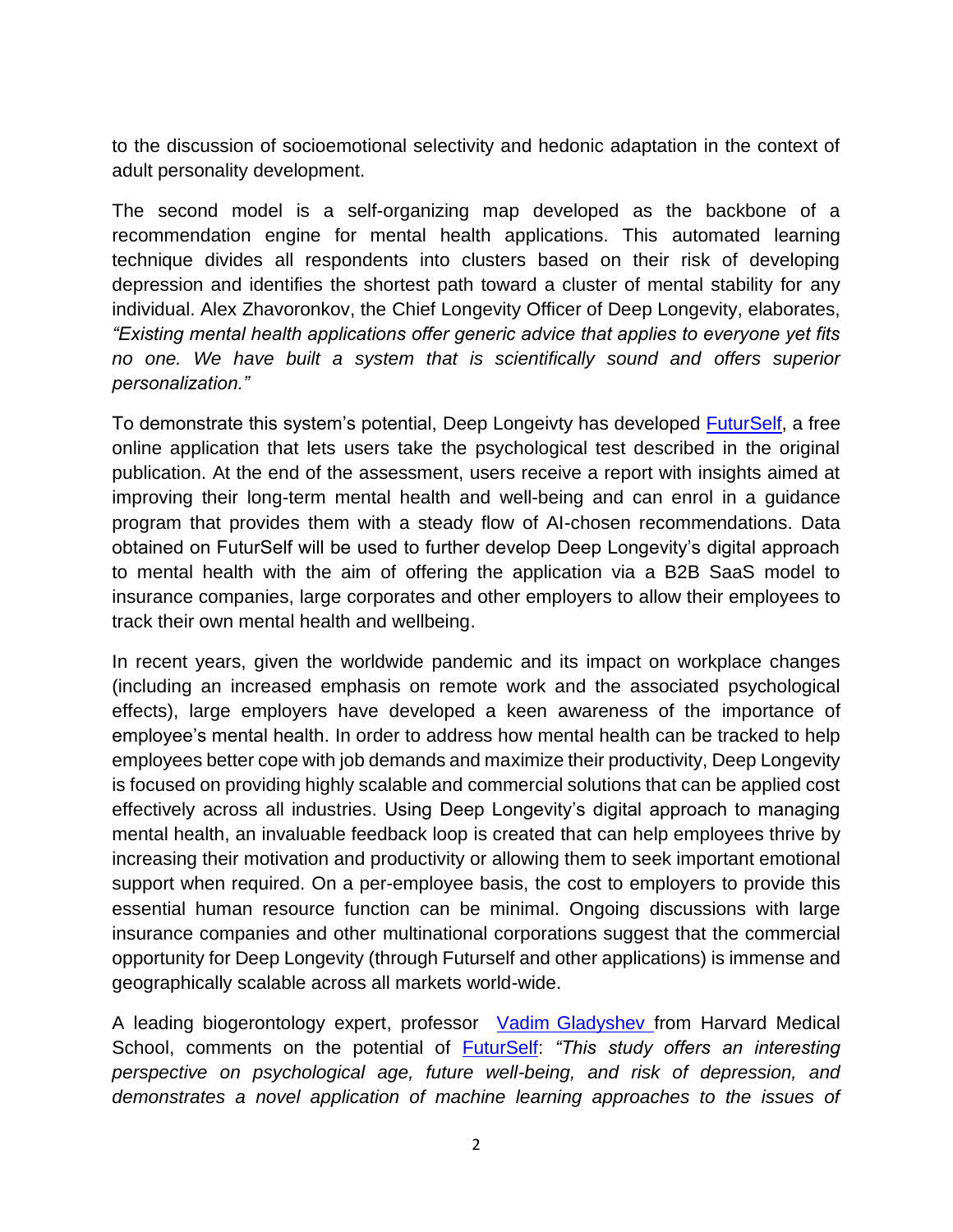*psychological health. It also broadens how we view aging and transitions through life stages and emotional states."*

The authors plan to continue studying human psychology in the context of aging and longterm well-being. They are working on a follow-up study on the effect of happiness on physiological measures of aging.

**Jamie Gibson, Chief Executive Officer of Endurance Longevity** said, "As one of the forerunners in the longevity AI market, we are thrilled to achieve this remarkable milestone together with the world's top-notch scientists. We are confident about the future of integrating deep learning AI technologies in human psychology and the development of digital solution to improve people's mental health and overall well-being."

-Ends-

## **About Deep Longevity**

Deep Longevity is a wholly owned subsidiary of Endurance Longevity (SEHK:0575.HK), a publicly-traded company. Deep Longevity is developing explainable artificial intelligence systems to track the rate of aging at the molecular, cellular, tissue, organ, system, physiological, and psychological levels. It is also developing systems for the emerging field of longevity medicine, which enables physicians to make better decisions on the interventions that may slow down or reverse the aging processes. Deep Longevity developed Longevity as a Service (LaaS)© solution to integrate multiple deep biomarkers of aging dubbed "deep aging clocks" to provide a universal multifactorial measure of human biological age.

Originally incubated by Insilico Medicine, Deep Longevity started its independent journey in 2020 after securing a round of funding from the most credible venture capitalists specializing in biotechnology, longevity, and artificial intelligence: ETP Ventures; the Human Longevity and Performance Impact Venture Fund; BOLD Capital Partners; Longevity Vision Fund; LongeVC; Michael Antonov, the co-founder of Oculus; and other expert AI and biotechnology investors supported the company. Deep Longevity established a research partnership with one of the most prominent longevity organizations, Human Longevity, Inc., one of the most prominent longevity organizations to provide a range of aging clocks to the network of advanced physicians and researchers.

<https://www.deeplongevity.com/>

## **About Endurance Longevity (Stock code: 0575.HK)**